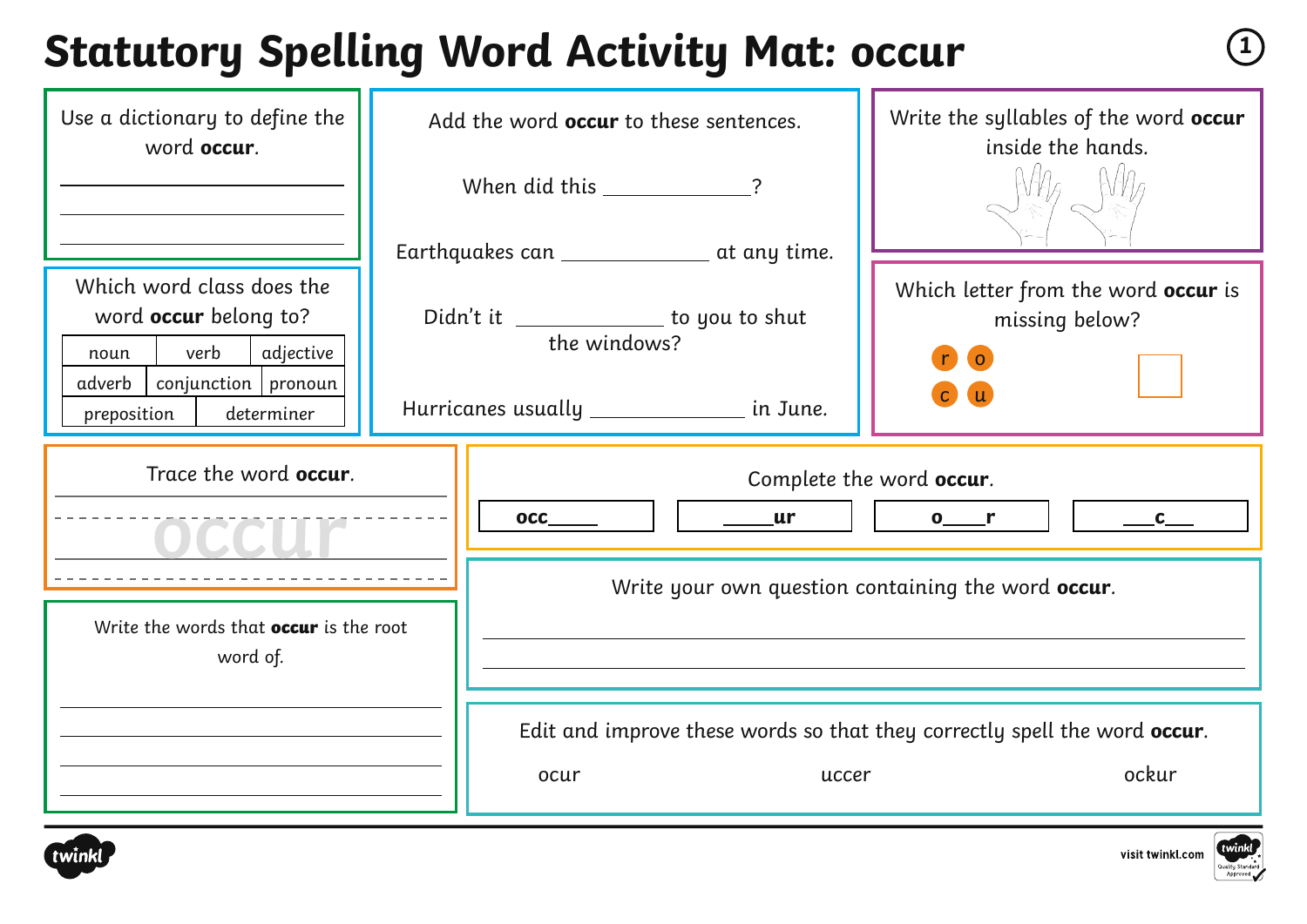# **Statutory Spelling Word Activity Mat: opportunity <sup>2</sup>**

| Use a dictionary to define the<br>word opportunity.                                         | Add the word opportunity to these sentences. |                                                                                                               | Write the syllables of the word<br>opportunity inside the hands. |  |
|---------------------------------------------------------------------------------------------|----------------------------------------------|---------------------------------------------------------------------------------------------------------------|------------------------------------------------------------------|--|
|                                                                                             | I'm looking forward to the ____________.     |                                                                                                               | Why Why Why Why Why                                              |  |
| Which word class does the                                                                   |                                              | "What a great _______________!" said Sahil.                                                                   | Which letter from the word                                       |  |
| word opportunity belong to?                                                                 |                                              | It is too good an _____________ to miss.                                                                      | opportunity is missing below?                                    |  |
| verb<br>adjective<br>noun<br>$conjunction$   pronoun<br>adverb<br>determiner<br>preposition |                                              | He took the ______________ to visit the museum.                                                               | $\overline{\mathbf{O}}$                                          |  |
| Trace the word opportunity.                                                                 |                                              | Complete the word opportunity.<br>_unity<br>$oppor$ $ $ $ $ tunity<br>$o$ t y<br>$op_$                        |                                                                  |  |
|                                                                                             |                                              |                                                                                                               |                                                                  |  |
|                                                                                             |                                              | Write your own exclamation containing the word opportunity.                                                   |                                                                  |  |
| Write a synonym and an antonym for the<br>word opportunity.                                 |                                              |                                                                                                               |                                                                  |  |
| Synonym: _________                                                                          |                                              |                                                                                                               |                                                                  |  |
| Antonym: __________                                                                         |                                              | Edit and improve these words so that they correctly spell the word opportunity.<br>oportunity<br>oppertunitee | opurtyounity                                                     |  |



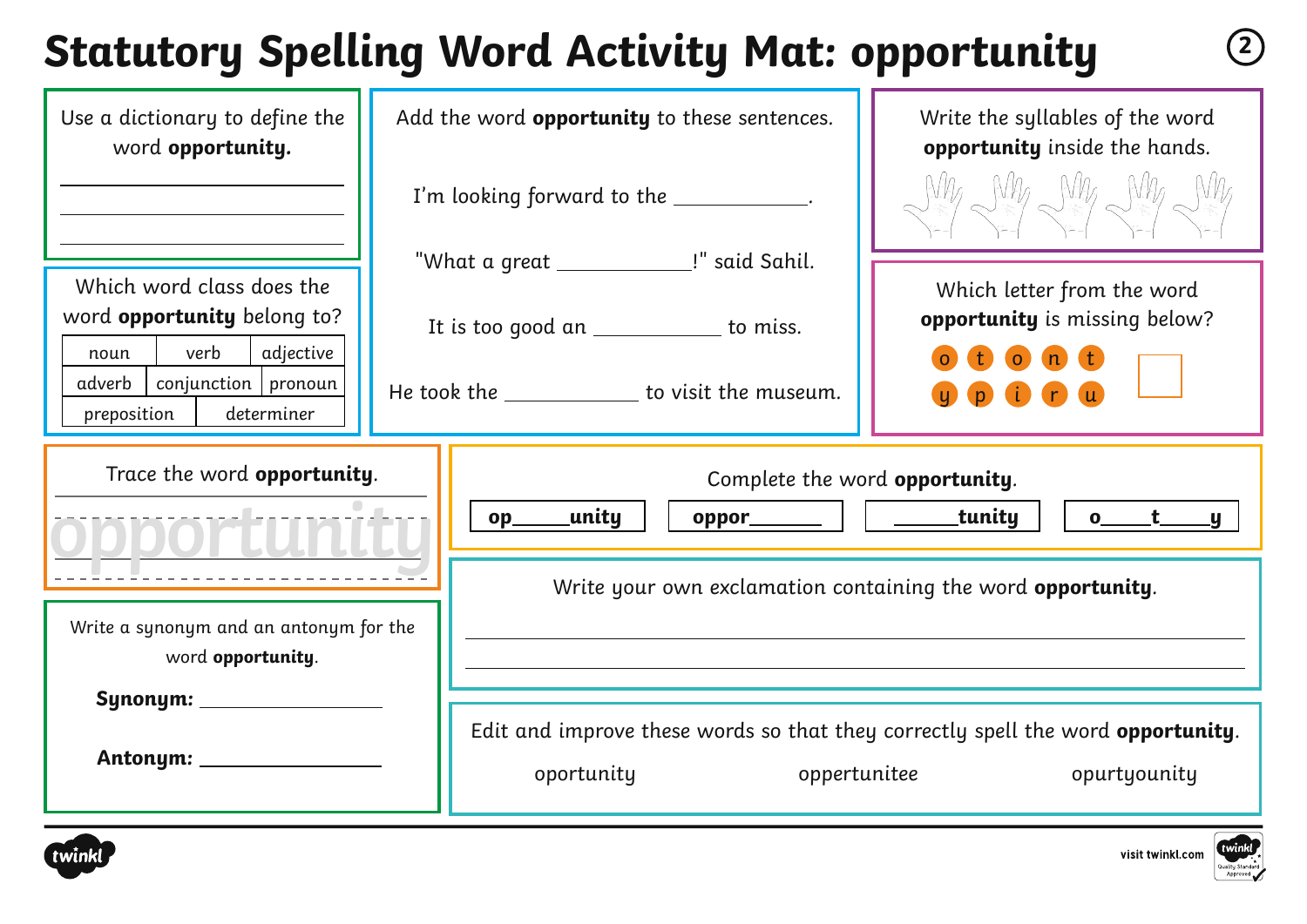# **Statutory Spelling Word Activity Mat: parliament <sup>3</sup>**

| Use a dictionary to define the<br>word parliament.                                   | Add the word parliament to these sentences.                     | Write the syllables of the word<br>parliament inside the hands.                        |  |  |
|--------------------------------------------------------------------------------------|-----------------------------------------------------------------|----------------------------------------------------------------------------------------|--|--|
|                                                                                      | She was elected a member of $\_$                                | Vilg Whe Whe                                                                           |  |  |
|                                                                                      | We took a tour of the British _____                             |                                                                                        |  |  |
| Which word class does the<br>word parliament belong to?<br>adjective<br>verb<br>noun | The queen addressed ____________ last week.                     | Which of the letters below is not in<br>the word parliament?                           |  |  |
| adverb<br>conjunction   pronoun<br>preposition<br>determiner                         | is divided into the House of<br>Commons and the House of Lords. |                                                                                        |  |  |
| Trace the word parliament.                                                           |                                                                 | Complete the word parliament.                                                          |  |  |
|                                                                                      | parlia_<br>ment                                                 | ent<br>pa<br><u>.a t</u><br>$p_{-}$                                                    |  |  |
|                                                                                      |                                                                 | Write your own command using the word <b>parliament</b> .                              |  |  |
| How many words can you make out of the<br>letters in the word parliament?            |                                                                 |                                                                                        |  |  |
|                                                                                      |                                                                 | Edit and improve these words so that they correctly spell the word <b>parliament</b> . |  |  |
|                                                                                      | parliment                                                       | parleemunt<br>paleymont                                                                |  |  |



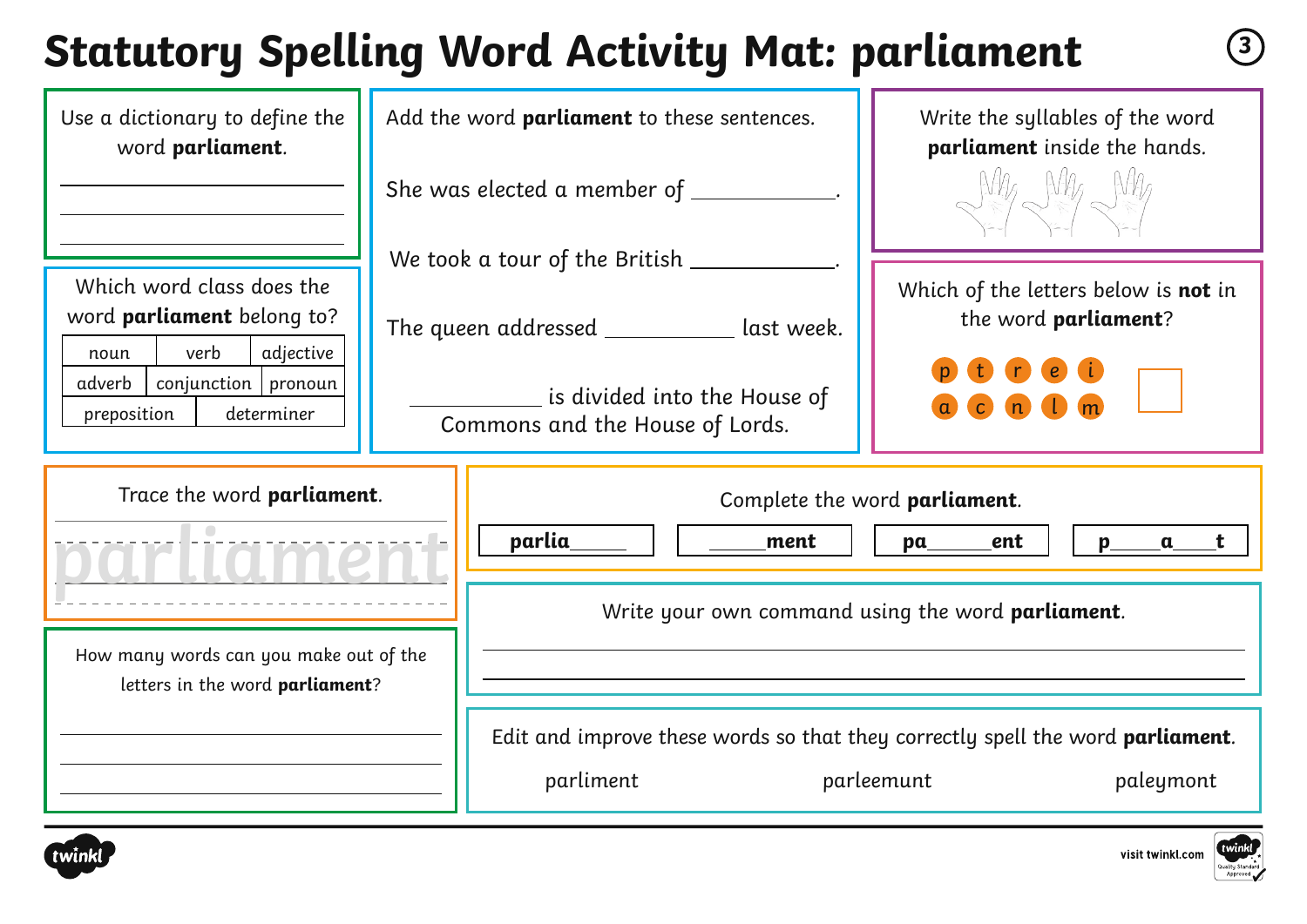# **Statutory Spelling Word Activity Mat: persuade <sup>4</sup>**

| Use a dictionary to define the<br>word persuade.                                                                                                            | Add the word <b>persuade</b> to these sentences.<br>Sam tried to __________ me to go to<br>the party.     | Write the syllables of the word<br>persuade inside the hands.                                                                                                                           |  |  |
|-------------------------------------------------------------------------------------------------------------------------------------------------------------|-----------------------------------------------------------------------------------------------------------|-----------------------------------------------------------------------------------------------------------------------------------------------------------------------------------------|--|--|
| Which word class does the<br>word <b>persuade</b> belong to?<br>verb<br>adjective<br>noun<br>$conjunction$   pronoun<br>adverb<br>determiner<br>preposition | "How can I _____________ you?" asked Eva.<br>I couldn't ______________ Tom to wait for me.<br>the sweets. | Which letter from the word persuade<br>is missing below?                                                                                                                                |  |  |
| Trace the word persuade.<br>persuade                                                                                                                        | suade                                                                                                     | Complete the word persuade.<br>  pe____de                                                                                                                                               |  |  |
| Write a synonym and an antonym for the<br>word persuade.<br>Synonym: _<br>Antonym: ______________                                                           | perswade                                                                                                  | Write your own question sentence containing the word <b>persuade</b> .<br>Edit and improve these words so that they correctly spell the word <b>persuade</b> .<br>persuaid<br>purrswayd |  |  |